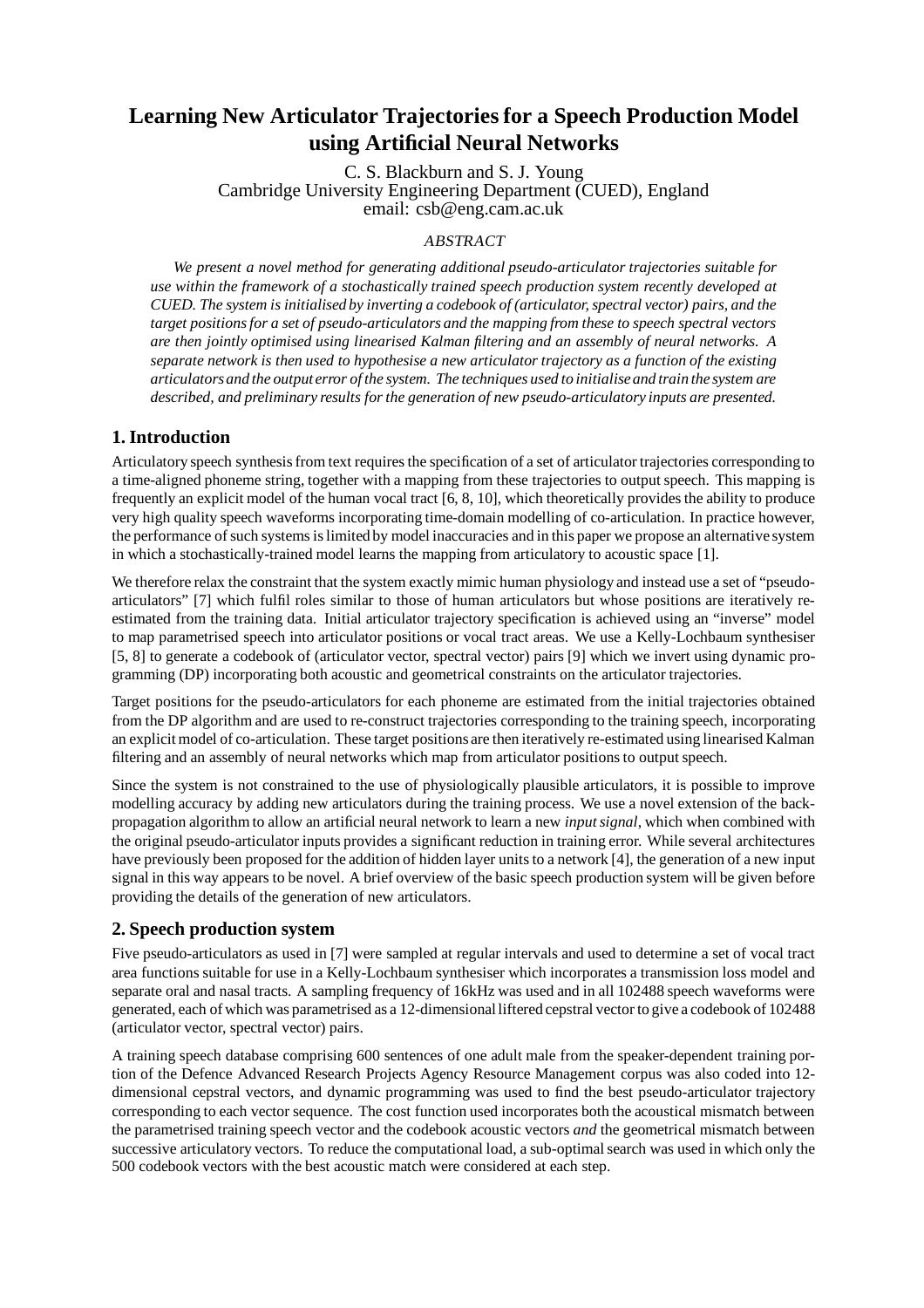The result of this process is a set of pseudo-articulator trajectories corresponding to the parametrised training speech vector sequences. Statistics describing the observed position of each of the pseudo-articulators during the production of each phoneme are determined by sampling the values of the pseudo-articulator trajectories at the midpoint of each occurrence of each phoneme to give initial estimates of target mean positions and covariance matrices  $\hat{P}$ . Although the word "target" is used here, we are in fact measuring the *achieved* position of each pseudo-articulator at the phonemic midpoints; the underlying target towards which an articulator was heading may never be reached in practice.

The pseudo-articulator trajectory corresponding to any arbitrary time-aligned phoneme string can then be determined by applying an explicit co-articulation model to the phonemic target means and using piece-wise linear interpolation constrained to pass through the average of two adjacent target means at the phonemic boundary [1, 2].

## **2.1. System training**

The system is trained using the following iterative re-estimation process:

#### Repeat:

- Train a separate neural network to approximate the function from the pseudo-articulator trajectories of each phoneme to the output speech.
- Re-estimate the position of each pseudo-articulator at the phonemic midpoints using the linearised Jacobian matrices of the networks and linearised Kalman filtering.
- Compute the statistics of the new articulator positions for each phoneme and generate new articulator trajectories corresponding to the training speech from these new statistics.

The performance and architecture of the networks used are not crucial to the training process since their purpose is only to approximate the function from articulatory to acoustic space so that the linearised Jacobian matrix  $H$ can be used to re-estimate the phonemic targets; once the re-estimation is completed however, their performance is optimised as far as possible.

We trained feed-forward multi-layer perceptrons (MLPs) with 5 inputs, 30 hidden units, 24 outputs and sigmoid non-linearities at the hidden units using resilient back-propagation (RPROP) for 1000 batch update epochs, giving mean errors in estimated spectral coefficients of around 10%. The training set output vectors were 24-dimensional mel-scaled log spectral coefficients.

The global error covariance matrix  $R$  for each network mapping is estimated from its performance on an unseen test set, and the Jacobian matrix  $H$  is found by extending the usual error back-propagation formulae to evaluate the derivative of each output with respect to each input:

$$
\frac{\partial y_k}{\partial y_i} = \sum_j (w_{ij} w_{jk} y_j (1 - y_j))
$$

where  $y_i, y_j, y_k$  are the outputs of nodes in the input, hidden and output layers respectively and  $w_{ij}$ ,  $w_{jk}$  are the input-hidden and hidden-output weights respectively. If the initial estimate of a phoneme's articulatory target mean vector is denoted  $\hat{\mathbf{x}}$ , with associated covariance matrix  $\hat{P}$  and corresponding parametrised speech vector  $\mathbf{z}$ , and if the neural mapping is denoted  $h()$  with Jacobian matrix H at the target estimate and output error covariance matrix  $R$ , the target vector can be re-estimated using linearised Kalman filtering as:

$$
\mathbf{x} = \hat{\mathbf{x}} + \hat{P}H^{T}(H\hat{P}H^{T} + R)^{-1}(\mathbf{z} - h(\hat{\mathbf{x}}))
$$

This gives a re-estimated target vector for each occurrence of each phoneme, from which new target mean and covariance statistics are computed. Updated pseudo-articulator trajectories are then derived and the networks retrained. This process is iterated to obtain an optimum set of phoneme targets from which speech is synthesised.

# **3. Generation of new inputs**

In the speech production model described above, a partitioning of the input space into a discrete set of sub-spaces corresponding to 47 different phoneme classes is known *a priori*, allowing us to divide the problem of determining the mapping from articulator space to acoustic space into 47 sub-tasks, each of which is approximated by a separate neural network. We shall show that this knowledge of a partitioning of the input space can also be exploited to generate new input trajectories for the networks which lead to an overall increase in model accuracy.

If a neural network is trained using mean squared error (MSE) as a cost function to approximate a mapping from smooth functions at its inputs to smooth functions at its outputs, we expect the error at each output to be roughly zero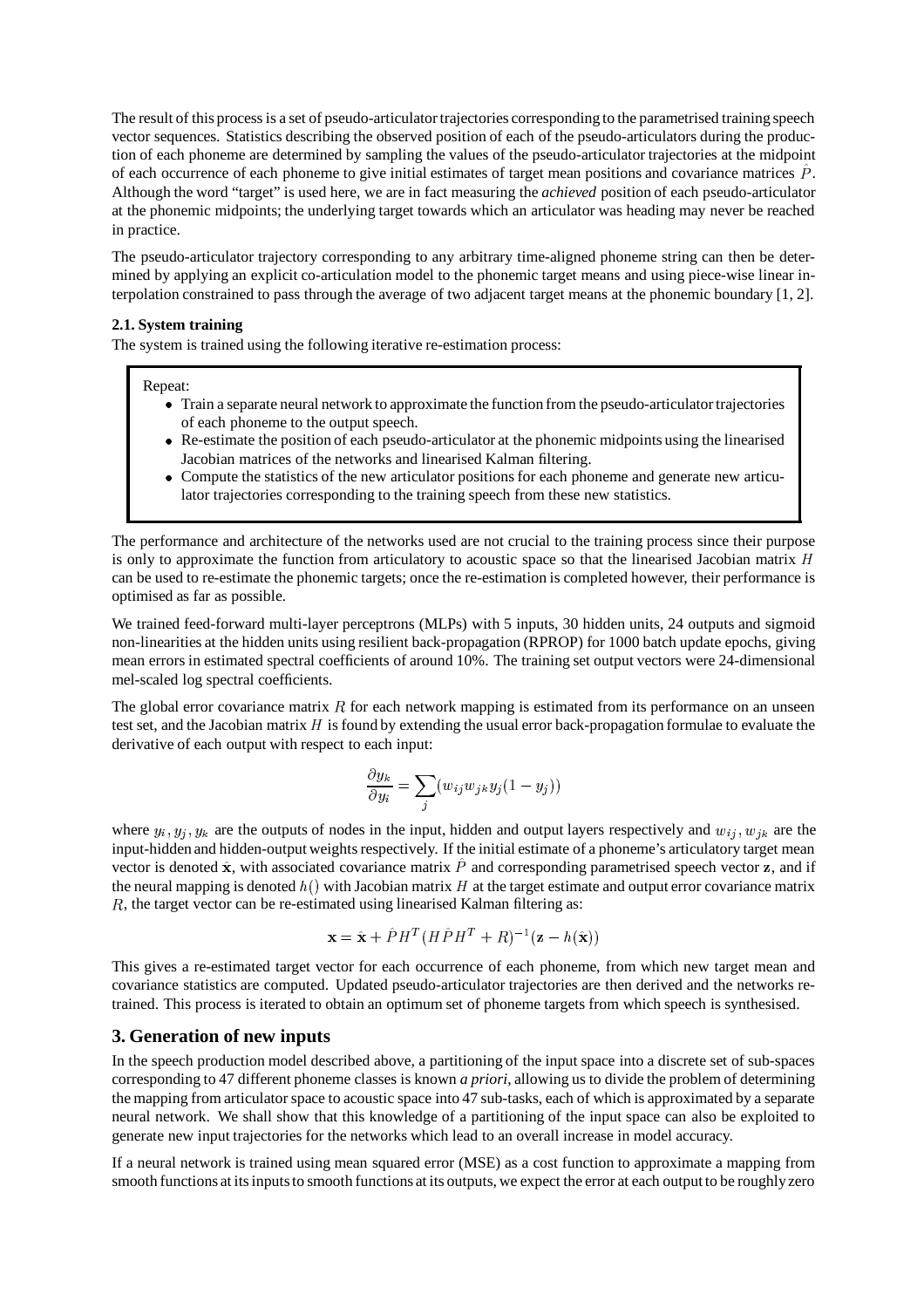mean over the entire training set. We trained a single network to approximate the mapping from pseudo-articulator trajectories to output speech vectors for all phonemes, and a typical plot of the output error signals during a single sentence is shown in Figure 1, where phonemic boundaries are marked as vertical lines.



Figure 1: Variation in error at each of 24 network outputs over the course of the sentence "clear windows".

The mean error for each output over the course of the sentence is approximately zero, however within each phoneme there are clearly systematic variations in the error signal. It should therefore be possible to derive a new input for the network which is correlated with these systematic variations, in which case we would expect the overall network training error to decrease if we re-train the network on a data set augmented by this input.

By examining many error plotssuch as the above we find that different instances of the same phoneme have similar error signals – for example the the two occurrences of  $/ih/$  in Figure 1 – which are in general not constant over the duration of a phoneme, but follow trajectories which are affected by the *context* in which the phoneme occurs. Therefore, while some reduction in the error magnitude could be achieved either by subtracting the mean error for each phoneme from the output signal according to the phonemic class of the current input<sup>1</sup>, or by providing an additional input which identifies this phonemic class, a preferable solution would be to generate a new trajectory which incorporates this contextual variation.

If a suitable set of means for such an input were determined for each phoneme, a context-sensitive trajectory could be defined using piece-wise linear interpolation as described above, allowing a new input trajectory to be generated for an arbitrary input phoneme string. We use a single neural network trained on all the speech data to learn this new input since to do so with 47 different networks would result in a highly discontinuous solution.

## **3.1. System architecture**

The architecture shown in Figure 2 was used, in which a conventional feed-forward MLP represented by the solid nodes and connecting links is trained to approximate a mapping between the known inputs and the outputs. The parameters of this network (weights and biases) are then frozen, and the additional structure indicated by hollow node symbols and dashed lines is added. A number of new hidden nodes are provided, which are connected to both the original inputs and the single new input, as well as to the output nodes of the original network.



*Figure 2: Network architecture for the generation of a new input.*

The parameters of the new structure are then initialised to small random values, with the connectionsfrom the original inputs to the new hidden nodes setting an initial operating point in the weight space of the new hidden layer. The *error signal* at the output of the original (fixed) network is then back-propagated through the new network structure

<sup>&</sup>lt;sup>1</sup> An effect implicitly achieved when using 47 separate networks.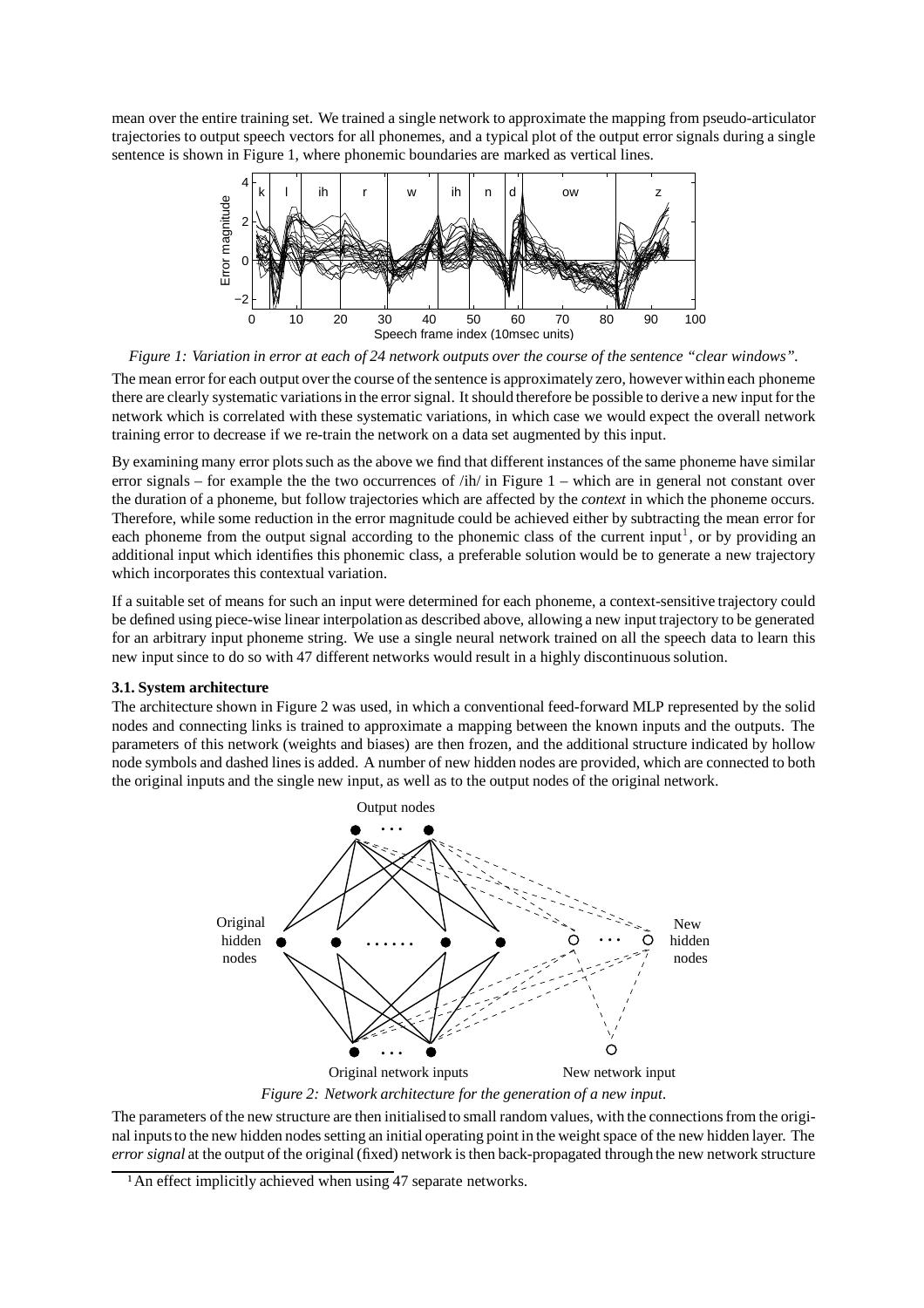to the new input values, which are initialised to zero for all training frames. The partial derivative of the error with respect to the input node value is derived in a similar way to the expression for the derivative of each output with respect to each input, and is:

$$
\frac{\partial E}{\partial y_i} = \sum_j (w_{ij} y_j (1 - y_j) \sum_k (w_{jk} (y_k - t_k)))
$$

where  $y_i, y_j, y_k$  are the outputs of nodes in the input, hidden and output layers respectively,  $w_{ij}, w_{jk}$  are the inputhidden and hidden-output weights respectively, E is the sum squared error at the outputs and  $t_k$  is the target output. The new inputs are then updated using:

$$
y_i = -\eta * \frac{\partial E}{\partial y_i}
$$

where  $\eta$  is analogous to the learning rate used in standard error back-propagation. Once a new input value has been computed in this way for every training frame, the parameters of the new network structure are optimised to produce a signal at the output nodes which approximates the negative of the original error  $E$ . After some number of iterations of this optimisation, the new (reduced) output error is once again back-propagated through to the new network inputs, which are updated once again. This process, similar to the Expectation-Maximisation (EM) algorithm [3], is continued until an optimum set of new input values has been determined. Due to the noisy nature of most output error signals, this new input will itself in general be noisy, so that some smoothing is required before extracting its systematic characteristics for use in generating the new input signal for new data.

Unlike standard back-propagation, this technique is not sensitive to changes in the value of  $\eta$  – which simply affects the magnitude of the new inputsignal – but *is*sensitive to the number of epochs of parameter optimisationperformed per input update. After each update of the input values, the parameters of the new network structure are optimised to reduce the output error. If this optimisation is allowed to continue for a large number of iterationsthe parameters become highly tuned to the current input values, so that when the input values are next updated there is likely to be a large mis-match between these and the highly optimised parameters.

The solutionto this problem for difficult learning tasksisto use only a small number of optimisationepochs per input update so that the new input values and the parameters of the new network structure jointly converge to a solution in a smooth sense, a process analogous to generalised EM. The new input learned will in general be a non-linear function of both the output signals of the original network and the original network inputs.

### **3.2. Example for an artificial system**

To investigate the properties of the algorithm just described, an artificial data set was generated by taking two nonlinear combinations of three basic functions:

$$
x_1 = t^2, \quad x_2 = t + 1, \quad x_3 = 0.2sin(10t)
$$

for values of t ranging from  $-1$  to 1 in steps of size  $0.01$ ; the two non-linear functions used were:

$$
f_1 = x_1 x_2 + x_3, \quad f_2 = 3 - x_1 - 0.5x_2^2 - 0.5e^{2t} x_3
$$

to which we added zero-mean white noise of maximum absolute value 0.2. An MLP with 2 inputs, 4 hidden nodes and two outputs was trained using RPROP for 1000 batch update epochs on a data set consisting of the two inputs  $x_1$ and  $x_2$  and the noisy outputs  $f_1$  and  $f_2$ . The input  $x_3$  was chosen to be a sinusoid to produce systematic variations in the error signal, and was not supplied to the network. Two outputs functions were used since training with a single output results in the trivial solution of the error signal being reproduced as the new input.

The technique described above was used to generate a new input for the network by using 3 new hidden nodes, a learning rate of 1.0 and training for 50 input re-estimation iterations, each of which incorporated 100 epochs of parameter optimisation for the new network. The noisy new input signal generated was then smoothed using a third order butterworth low-pass filter with cutoff frequency one tenth of the Nyquist frequency. A separate neural network was then re-trained using the two original inputs  $x_1$  and  $x_2$  and the new input, again with 4 hidden nodes and the two output targets  $f_1$  and  $f_2$ .

Due to its extra input node, the latter network has more parameters than the original system: 3 inputs, 4 hidden nodes and 2 outputs gives 26 parameters, whereas (2,4,2) gives only 22. Hence we trained an additional network for comparison on the two inputs  $x_1$  and  $x_2$ , this time with 5 hidden nodes, where a (2,5,2) structure gives 27 parameters which is one more than the network with 3 inputs. Table 1 shows the results for the two networks, where the network incorporating the new input has resulted in a reduction in MSE of approximately 56%.

These results are shown graphically in Figure 3. The first sub-figure shows the target output functions before and after adding noise, while the second shows both noisy and smoothed generated network inputs together with the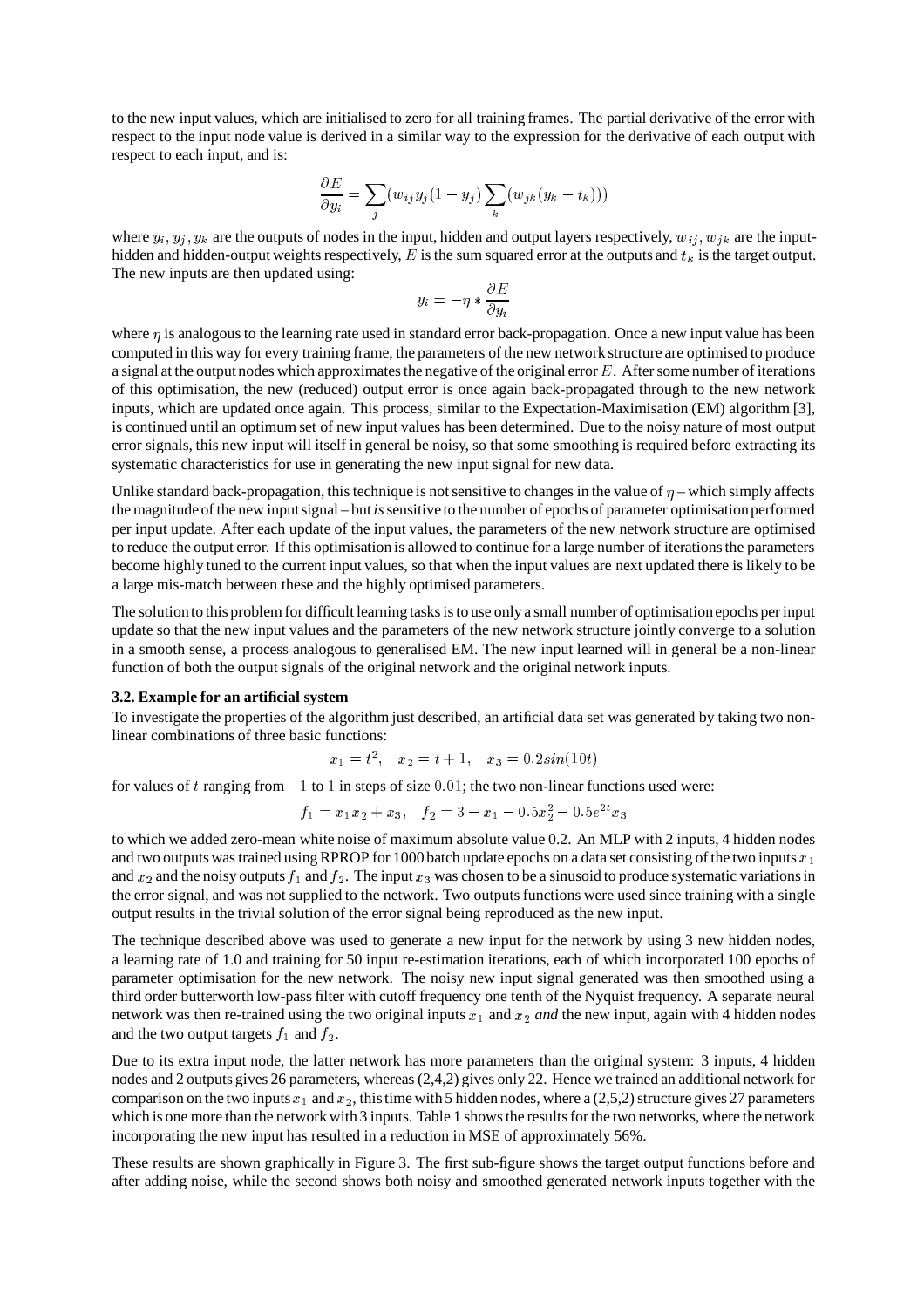| Network structure | Number of parameters | MSE     | improvement $(\%)$ |
|-------------------|----------------------|---------|--------------------|
| (2,5,2)           |                      | 0.0119  |                    |
| 3.4.2             |                      | 0.00526 | 55.8               |

*Table 1: Performance of networks on artificial data.*

originalmissing input (dashed), where a strong correlation can be seen between the two. The final sub-figure shows the target and actual network outputs. The dotted plot isthe noisy target output, while the dashed plot correspondsto the original 2-input network, and the solid plot to the new 3-input network. Clearly the 3-input network has learned a greatly superior mapping despite having one less parameter.



Figure 3: (i) Two network target outputs, both before and after adding zero mean white noise (ii) The new (learned) network input signal both before (dotted) and after (solid) smoothing, and original missing input x 3 (dashed) (iii) Noisy network target outputs, and outputs of both the original network and that trained with the new input.

## **3.3. Application to speech production**

In applying the input generation technique to our speech production system, we need to show not only that it is possible to generate a new input which results in a reduction in the training error as in the previous example, but also that this new input can be characterised in a general way such that it can be generated for any arbitrary vector of ordinary network inputs, given the information as to the input phoneme class at any point in time.

An MLP with 5 inputs, 30 hidden nodes and 24 outputs was trained, once again using 1000 batch update epochs of the RPROP algorithm, to learn the mapping from co-articulated pseudo-articulator trajectories to speech spectral vectors for 400 sentences of training data comprising a total of 122102 vectors. We then added 10 new hidden nodes and trained the new network structure to learn a new input for this system. During this stage of the training the constant  $\eta$  was set to 1.0 and 100 re-estimation iterations were performed, with 1 epoch of RPROP optimisation of the new network parameters for each update of the input values.

This minimal amount of parameter optimisation per iteration was necessary to ensure smooth convergence to an optimal set of input values, and the MSE decreased during training from 1.5007 to 0.5497. The new input trajectory obtained was smoothed in individual sections corresponding to input training sentences using a third order butterworth low-pass filter with cutoff frequency one fifth of the Nyquist frequency, and then sampled at the phoneme midpoints to obtain statistics for the mean position of the new input for each phoneme.

New input trajectories were constructed from these means using the same piece-wise continuousinterpolation used for the original inputs, and the new trajectory so formed was added to the original data set. A network with 6 inputs, 31 hidden nodes and 24 outputs was then trained using 1000 batch update epochs of the RPROP algorithm, to learn the mapping from the augmented input set to the original outputs. This (6,31,24) network has 985 parameters, so to ensure a fair comparison a separate network with 32 hidden nodes was trained on the original input set, giving a (5,32,24) structure comprising 984 parameters.

| Network structure | Number of parameters | <b>MSE</b> | improvement $(\%)$       |
|-------------------|----------------------|------------|--------------------------|
| (5,32,24)         | 984                  | 1.524      | $\overline{\phantom{a}}$ |
| (6.31.24)         | 985                  | 1.275      | 16.3                     |

### *Table 2: Performance of networks on speech data.*

The results are given in Table 2, where we see that with a comparable number of parameters the system which uses the new input has 16.3% less MSE than the system trained on the original inputs. We emphasise that the new input trajectory used was *not* that learned directly by the augmented network structure, but was generated from the statistics of this trajectory. Hence a new input trajectory such as this can be generated for an arbitrary input phoneme sequence. Figure 4 shows the MSE for both the (5,32,24) network trained on the original data and the